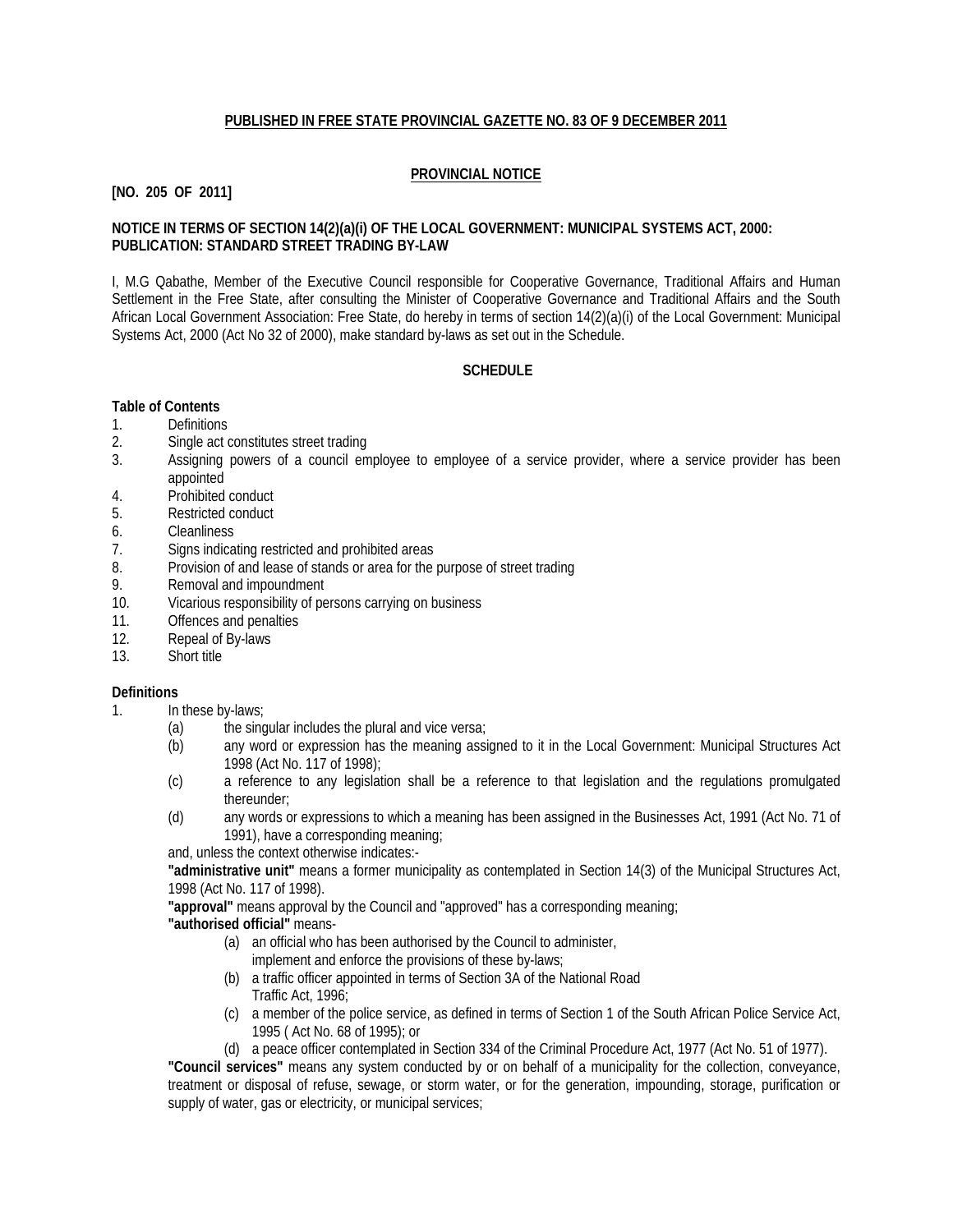**"council"** means the Council of the Municipality referred to in Section 18(1) of the Municipal Structures Act, 1998 ( Act No. 117of 1998) and includes any duly authorised political structure, political office bearer, councillor and official thereof;

**"Council service works"** means all property or works of whatever nature necessary for or incidental to any Council services;

**"foodstuff"** means any article or substance, except a drug as defined in the Drugs and Drug Trafficking Act, 1992(Act No 140 of 1992), ordinarily eaten or drunk by persons or purporting to be suitable or manufactured or sold for human consumption and includes any part or ingredient of any such article or substance or any substance used or intended or destined to be used as a part or ingredient of any such article or substance.

**"garden or park"** means a garden or park to which the public has a right of access;

**"goods"** means any movable property and includes a living thing;

**"intersection"** means an intersection as defined in the regulations promulgated in terms of the National Road Traffic Act, 1996;

**"litter"** includes any receptacle, container or other matter, which has been discarded, abandoned or left behind by a street trader or by his or her customers;

**"Municipality"** means the …………………………… Local Municipality established in terms of Section 12 of the Municipal Structures Act, 117 of 1998, and includes any political structure, political office bearer, councillor, duly authorised agent thereof or any employee thereof acting in connection with these by-laws by virtue of a power vested in the municipality and delegated or sub-delegated to such political structure, political office bearer, councillor, agent or employee;

**"motor vehicle"** means a motor vehicle as defined in section 1 of the National Road Traffic Act, 1996;

**"National Road Traffic Act, 1996"** means the National Road Traffic Act, 1996 (Act No. 93 of 1996);

"**prescribed**" means determined by resolution of the Council from time to time;

**"property",** in relation to a street trader, means any article, container, vehicle or structure used or intended to be used in connection with such business, and includes goods in which he or she trades;

**"public building"** means a building belonging to or occupied solely by the State or the Council and includes municipal service works;

**"public monument"** means any one of the public monuments and memorials as defined in the National Heritage Resources Act, 1999 (Act No. 25 of 1999) or any similar legislation;

**"public place"** means any square, park, recreation ground or open space which is vested in the Municipality or to which the public has the right to use or is shown on a general plan of a township filed in the deeds registry or a Surveyor-General's office and has been provided for the use of the public or the owners of erven in such township;

**"public road"** means a public road as defined in section 1 of the National Road Traffic Act, 1996;

**"roadway"** means a roadway as defined in section 1 of the National Road Traffic Act, 1996;

**"sell"** includes -

(a) barter, exchange or hire out;

(b) display, expose, offer or prepare for sale;

(c) store on a public road or public place with a view to sell; or

(d) provide a service for reward;

and **"sale" or "selling"** has a corresponding meaning;

**"sidewalk"** means a sidewalk as defined in section 1 of the National Road Traffic Act, 1996;

**"street furniture"** means any furniture installed by the Council on a street for public use;

**"street trader"** means a person who carries on the business of street trading and includes any employee of such person;

**"street trading"** means the selling of any goods or the supplying or offering to supply any service for reward, in a public road, or public place, by a street trader;

**"the Act"** means the Businesses Act, 1991 (Act No. 71 of 1991) and includes the regulations promulgated thereunder; and

**"verge"** means a verge as defined in section 1 of the National Road Traffic Act, 1996;

#### **Single act constitutes street trading**

2. For the purpose of these by-laws a single act of selling or offering or rendering of services in a public road or public place constitutes street trading.

**Assigning powers of a Council employee to employee of a service provider.**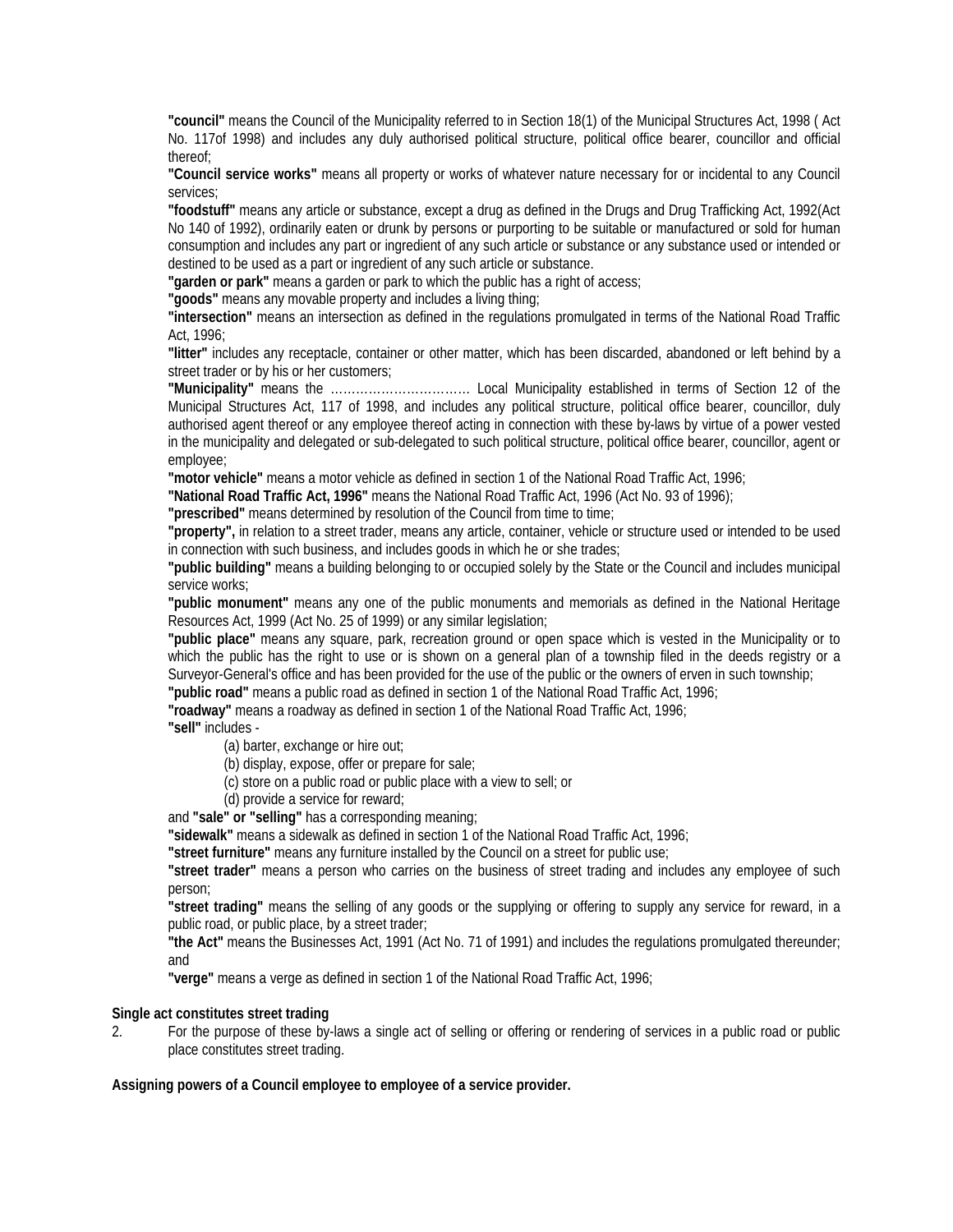3. If any provision in these by-laws vests or imposes any power, function or duty of the Council in or on an employee of the Council, and such power, function or duty has in terms of section 81 (2) of the Local Government: Municipal Systems Act, 2000( Act No 32 of 2000), or any other law been assigned to a service provider, the reference in such provision to such employee must be read as a reference to the service provider or, where applicable, an employee of the service provider authorised by it.

# **Prohibited conduct**

- 4. (1) No person must carry on the business of a street trader:-
	- (a) at a place or in an area declared by the Council in terms of section 6A(2)(a) of the Act as a place or area in which street trading is prohibited;
	- (b) in a garden or a park to which the public has a right of access;
	- (c) on a verge contiguous to
		- (i) a building belonging to, or occupied solely by, the State or the Council;<br>(ii)  $\alpha$  church or other place of worship:
		- a church or other place of worship;
		- (iii) a building declared to be a Public monument;
		- (iv) an autoteller bank machine;
	- (d) at a place where it causes an obstruction in front of
		- (i) a fire hydrant;
		- (ii) an entrance to or exit from a building;
	- (e) at a place where it could obstruct vehicular traffic;
	- (f) at a place where it could substantially obstruct a pedestrian in his or her use of the sidewalk;
	- (g) on that half of a public road contiguous to a building used for residential purposes, if the owner or person in control, or any occupier of that building objects thereto and such objection is made known to the street trader by an authorised official;
	- (h) on a stand, or in any area demarcated by Council in terms of section 6A(3)(b) of the Act, if he or she is not in possession of a written proof that he or she has hired such stand or area from the Council, or that such stand has otherwise been allocated to him or her ;
	- (i) within 5 (five) meters of any intersection; and
	- (j) on a sidewalk contiguous to a building in which business is being carried on by any person who sells goods of the same or of a similar nature to the goods being sold on such sidewalk by the street trader, if the goods are sold without the prior consent of such person and an authorised official has informed the street trader that such consent does not exist.
	- (2) A person who has hired a stand from, or been allocated a stand by the Council in terms of subsection (1)(h), may not trade in contravention of the terms and conditions of such lease or allocation.

## **Restricted conduct**

- 5. A person carrying on the business of a street trader
	- (a) may not sleep overnight at the place of such business;
	- (b) may not erect any structure for the purpose of providing shelter, other than a device approved by the Council;
	- (c) may not place his or her property on a public road or public place, with the exception of his or her motor vehicle or trailer from which trade is conducted, and provided that such vehicle or trailer does not obstruct pedestrian and vehicular traffic movement, and complies with the provisions of the National Road Traffic Act, 1996;
	- (d) must ensure that his or her property or area of activity does not cover an area of a public road or public place which is greater in extent than six square metres (with a maximum length of three metres) or unless otherwise approved by the Council, and which on any sidewalk leaves an unobstructed space for pedestrian traffic, the length of the property or area of activity, and not less than 1,5 metres wide, measured from any contiguous building to the obstructed area, and an unobstructed space, the length of the property or area of activity, and not less than 0,5 metres wide, measured from the kerb of the roadway;
	- (e) may not trade on a sidewalk where the width of such sidewalk is less than three metres;
	- (f) may not place or stack his or her property in such a manner that it constitutes a danger to any person or property, or is likely to injure any person or cause damage to any property;
	- (g) may not display his or her goods or other property on or in a building, without the consent of the owner, lawful occupier, or person in control of such building or property;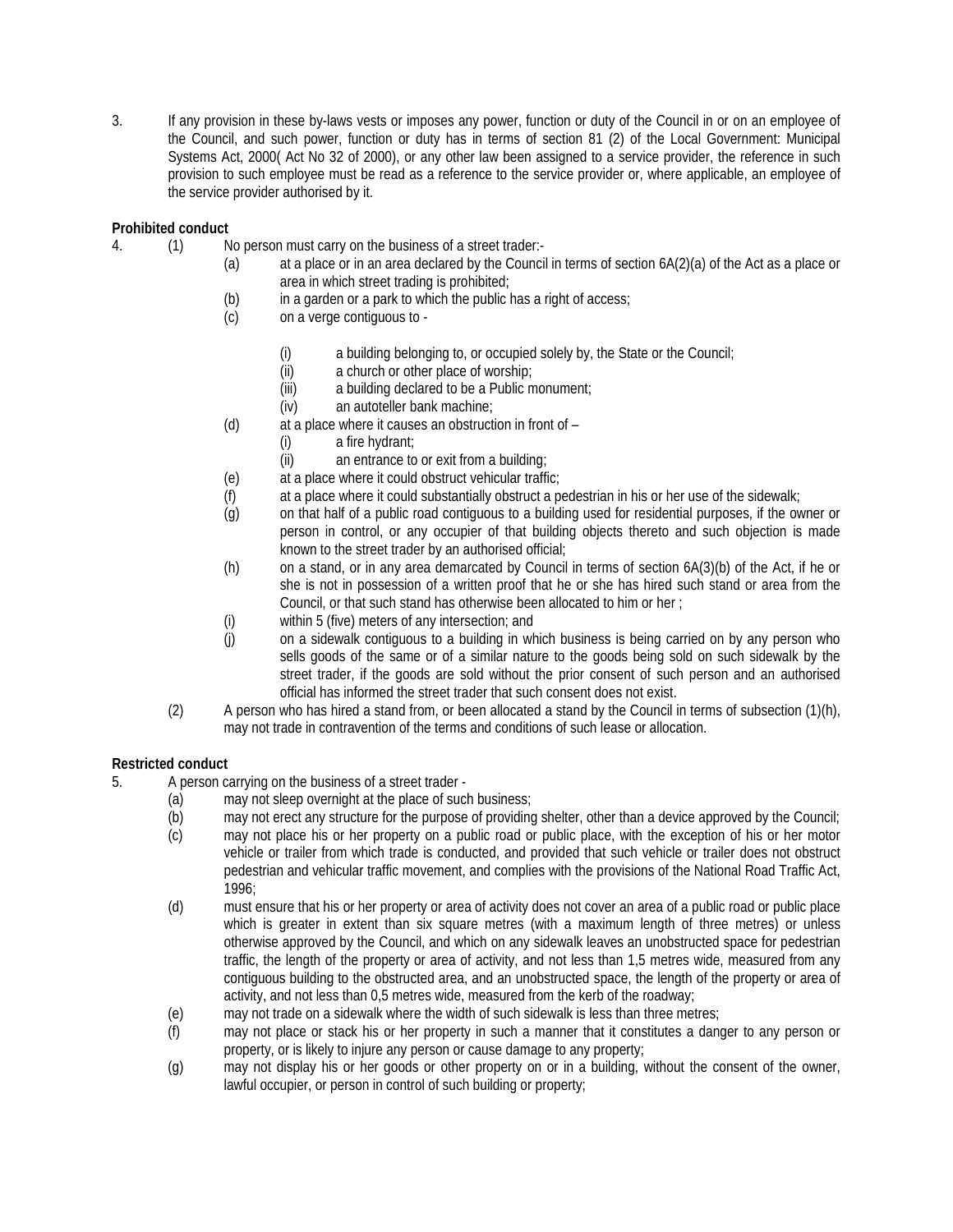- (h) must, upon request by an authorised official of the Council, or supplier of telecommunication or electricity or other council services, move his or her property so as to permit the carrying out of any work in relation to a public road, public place or any such service;
- (i) may not attach any of his or her property by any means to any building, structure, pavement, tree, parking meter, lamp, pole, electricity pole, telephone booth, post box, traffic sign, bench or any other street furniture in or on a public road or public place;
- (j) may not carry on such business in such a manner as to
	- (i) create a nuisance;
		- (ii) damage or deface the surface of any public road or public place, or any public or private property; or
		- (iii) create a traffic and/or health hazard, or health risk, or both.
- (k) may not make an open fire on a public road or public place;<br>(I) may not interfere with the ability of a person using a side
- may not interfere with the ability of a person using a sidewalk to view the goods displayed behind a shop display window, or obscure such goods from view.
- (m) may not obstruct access to a pedestrian crossing, a parking or loading bay or other facility for vehicular or pedestrian traffic;
- (n) may not obstruct access to, or the use of, street furniture and any other facility designed for the use of the general public;
- (o) may not obscure any road traffic sign displayed in terms of the National Road Traffic Act, 1996, or any marking, notice or sign displayed or made in terms of these by-laws;
- (p) may not carry on business, or take up a position, or place his or her property on a portion of a sidewalk or public place, in contravention of a notice or sign erected or displayed by the Council for the purposes of these by-laws;
- (q) may not, other than in a refuse receptacle approved or supplied by the Council, accumulate, dump, store, or deposit, or cause or permit to be accumulated, dumped, stored or deposited, any litter on any land or premises or any public road or public place or on any public property;
- (r) may not place on a public road or public place his or her property that is not capable of being easily removed to a storage place away from such public road or public place, at the end of the day's business;
- (s) must on concluding business for the day remove his or her property, except any structure permitted by the Council, to a place which is not part of a public road or public place;
- (t) may not store his or her property in a manhole, storm water drain, public toilet, and bus shelter or in a tree;
- (u) may not handle any foodstuffs including meat in a manner contrary to applicable law;
- (v) may not carry on such business in a place or area in contravention of any prohibition or restriction approved by the Council in terms of section 6A(2)(a) of the Act.

## **Cleanliness**

- 6. A street trader must
	- (a) keep the area or site occupied by him or her for the purposes of such business in a clean and sanitary condition;
	- (b) keep his or her property in a clean, sanitary and well maintained condition;
	- (c) dispose of litter generated by his business in whatever receptacle as provided by the Council for the public or at a dumping site of the Council;
	- (d) not dispose of litter in a manhole, storm water drain or other place not intended for the disposal of litter;
	- (e) ensure that on completion of business for the day, the area or site occupied by him or her for the purposes of trade is free of litter;
	- (f) take such precautions in the course of conducting his or her business as may be necessary to prevent the spilling onto a public road, or public place, or into a storm water drain, of any fat, oil or grease;
	- (g) ensure that no smoke, fumes or other substance, odours, or noise emanating from his or her activities causes pollution of any kind;
	- (h) on request by an authorised official of the Council, move his or her property so as to permit the cleansing of the space of the area or site where he or she is trading, or the effecting of council services.

## **Signs indicating restricted and prohibited areas**

7. (a) The Council may, by resolution and in terms of section 6A(2) of the Act, declare any place in its area of jurisdiction to be an area in which street trading is restricted or prohibited, and must, to enable compliance therewith, prescribe or make signs, markings or other devices indicating-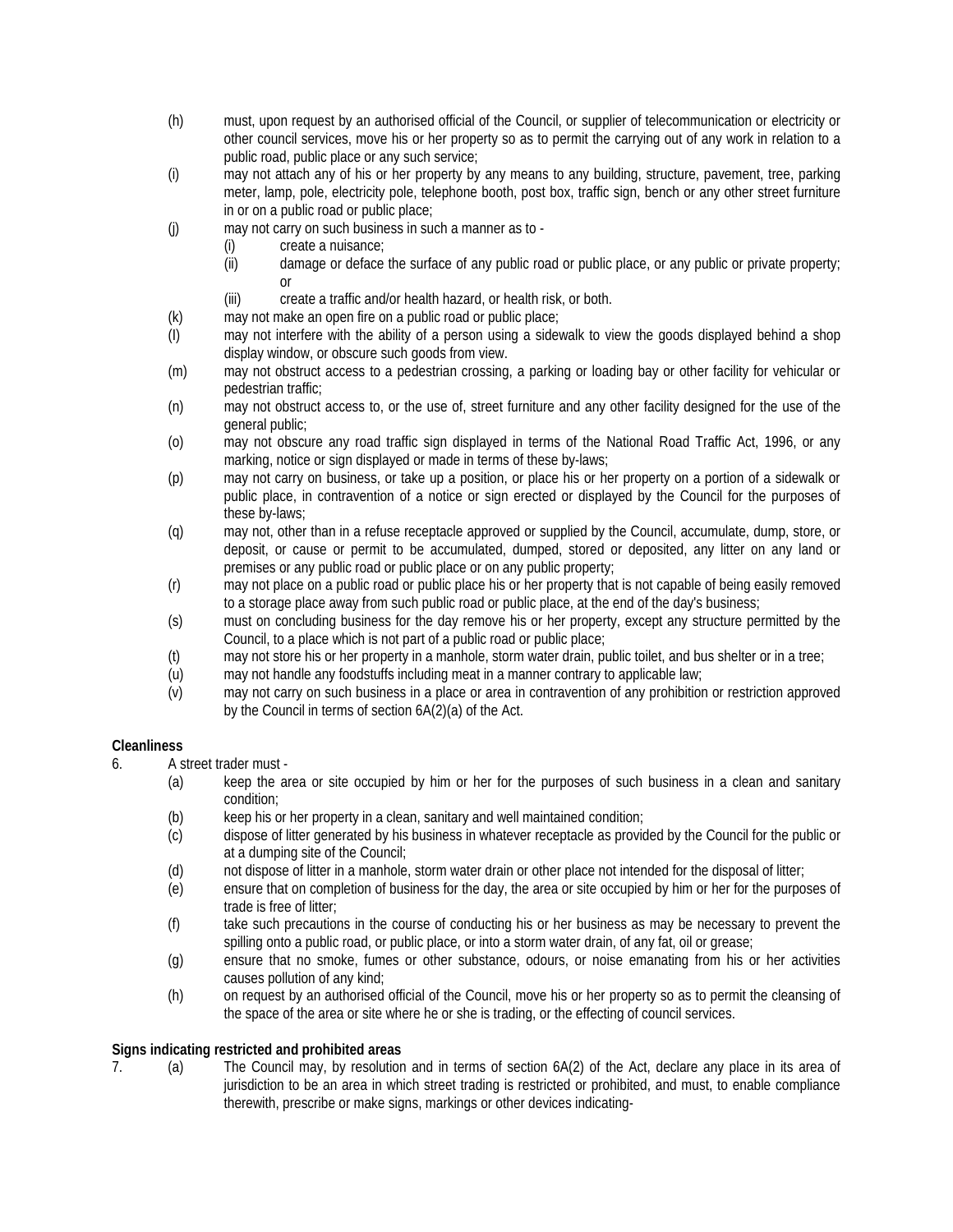- (i) specified hours, places, goods or services in respect of which street trading is restricted or prohibited;
- (ii) the locations of boundaries of restricted or prohibited areas;
- (iii) the boundaries of a stand or area set apart for the purposes of the carrying on of the business of street trading;
- (iv) the fact that any such stand or area has been let or otherwise allocated; and
- (v) any restriction or prohibition against street trading in terms of these by-laws;
- (b) The Council may display any such sign, marking or device in such a position and manner as will indicate any restriction or prohibition and or the location or boundaries of the area or stand concerned;
- (c) Any sign erected in terms of these by-laws or any other law, must serve as sufficient notice to a street trader of the prohibition or restriction of the area concerned; and
- (d) Any sign may be amended from time to time and displayed by the Council for the purpose of these by-laws, and any such sign shall have the same effect as a road sign in terms of the National Road Traffic Act, 1996.

# **Provision of and lease of stands or area for the purpose of street trading**

- 8. (1) The Council may, by resolution in terms of Section 6A (3)(a) to (c) of the Act-
	- (a) lease any municipal land to the owner or occupier of contiguous land on condition that such owner or occupier must admit a specified number of street traders to trade on stands or places on such land designated by such owner or occupier for informal trading;
	- (b) set apart municipal land in the municipality and demarcate stands or areas on such land for the purpose of informal trading;
	- (c) extend, reduce or disestablish any stand or area referred to in the previous subsections.
	- (2) Any land leased by or allocated by the Council aforesaid for informal trading must be so let on an economic rental basis.
	- (3) These by-laws must apply to any informal trading area established by the Council in terms of this section.
	- (4) The Council may, in addition to setting aside land in its municipal area for informal trading, also make available to informal traders, subject to such conditions as it may determine, suitable structures, shelter and devices for the conduct of the business of informal trading

## **Removal and impoundment**

- 9. (1) An authorised official may remove and impound any property, except perishable foodstuffs, of a street trader-
	- (a) which he or she reasonably suspects is being used or which intended to be used or has been used in or in connection with street trading; and
	- (b) which he or she finds at a place where street trading is restricted or prohibited and which constitutes an infringement of any such restriction or prohibition whether or not such property is in possession or under the control of any person at the time of such removal or impoundment.
	- (2) Any authorised official acting in terms of subsection (1) above must, except where goods have been left or abandoned, issue to the person carrying on the business of a street trader, a receipt for any property so removed and impounded, which receipt must -
		- $(i)$  itemise the property to be removed and impounded;
		- (ii) provide the address where the impounded property will be kept, and the period thereof;
		- (iii) state the conditions for the release of the impounded property;
		- (iv) state the terms and conditions relating to the sale of unclaimed property by public auction; and
		- (v) provide the name and address of a council official to whom any representations regarding the impoundment may be made, and the date and time by which this must be done.
	- (3) If any property about to be impounded is attached to any immovable property or a structure, and such property is under the apparent control of a person present thereat, any authorised official of the Council may order such person to remove the property, and if such person refuses or fails to comply, he or she is guilty of an offence.
	- (4) When any person fails to comply with an order to remove the property referred to in subsection (3), any authorised official of the Council may take such steps as may be necessary to remove such property.
	- (5) Perishable foodstuffs must be retained by the street trader who must immediately remove such foodstuffs from the prohibited trading area.
	- (6) The Council may provide sufficient and adequate storage facilities for the storage of any property impounded in terms of this section.